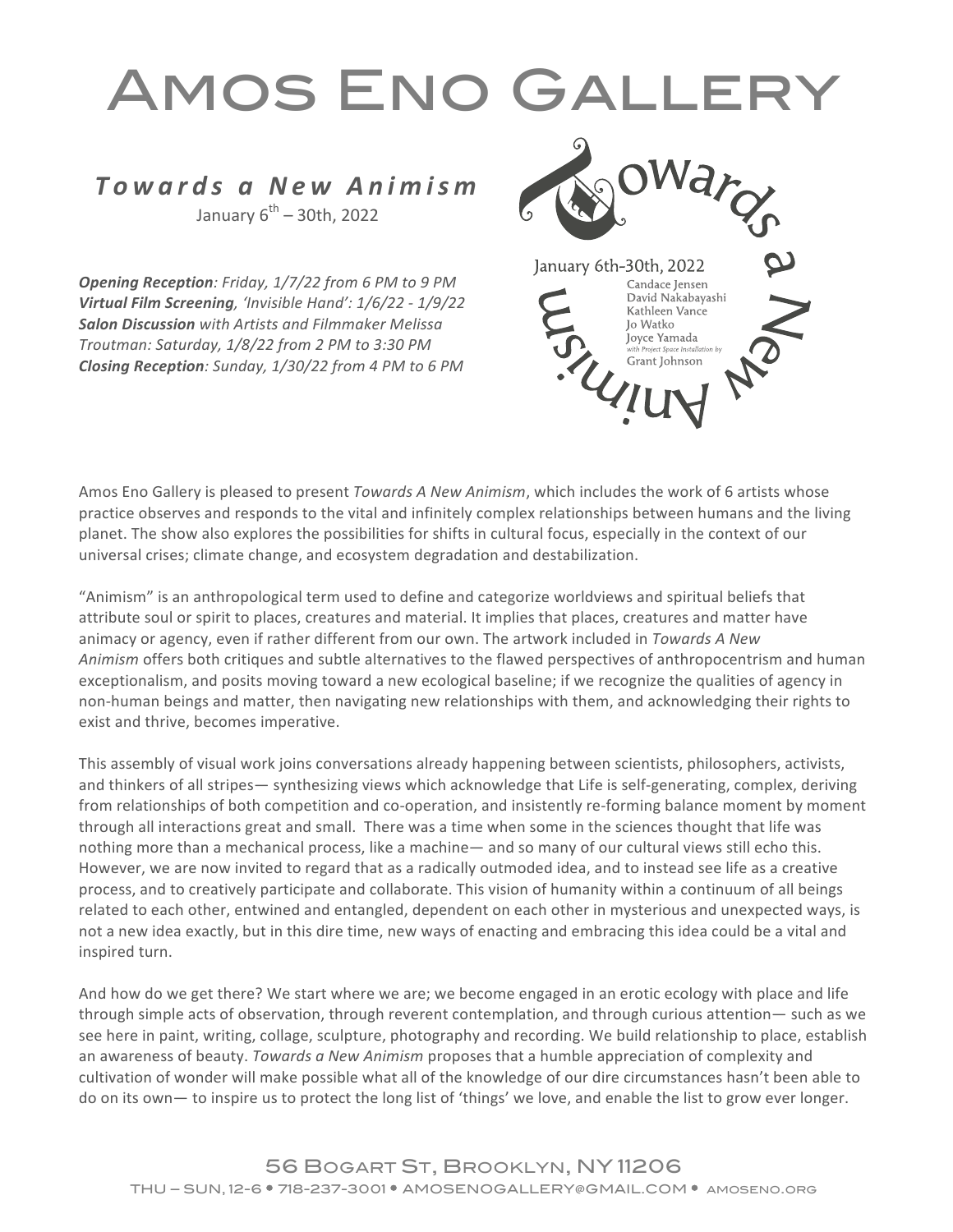## Amos Eno Gallery

*Towards a New Animism* is co-curated by Amos Eno Gallery artist members Candace Jensen and Joyce Yamada, who consistently engage with themes of ecology and 'environmental issues' through painting, language, book arts, and sculpture. They welcome to this exhibition; painter David Nakabayashi (NYC), sculptor Kathleen Vance (New York), and ceramicist Jo Watko (Philadelphia), who also address key ecological issues of our times with beauty, intelligence, and passion. They are joined by fellow gallery member, Grant Johnson (environmental photographer, video and installation artist) in the Project Space.

**Candace Jensen** (she/her) is a polymath artist and radical idealist living on the unceded lands of the Elnu Abenaki and Pennacook people (Southern Vermont). Jensen earned an MFA from the Pennsylvania Academy of the Fine Arts, and a BFA from Tyler School of Art, both in Philadelphia (traditional lands of the Lenni-Lenape). She has exhibited her work in New York, San Francisco, Philadelphia, Brooklyn, Vermont and Antwerp, Belgium, and is currently represented by Amos Eno Gallery in Brooklyn, NY. Jensen serves as the Book Arts & Letterpress Director at the Ruth Stone House, Art Editor of Iterant Magazine, and is Cofounder and Programming Director of In Situ Polyculture Commons, an arts residency and regenerative culture catalyst. www.candacejensen.com • @artist.cjensen on IG

**Joyce Yamada** (American, b. 1949) Joyce Yamada as a teenager wrote intensively. She soon realized that although she was pursuing imagery through poetry, she had no real love for language as a medium. After a semester at UC, Berkeley in 1967, she enrolled at the San Francisco Art Institute as a visual artist. After various misadventures, she went to medical school, becoming a board-certified Diagnostic Radiologist. For two decades she worked as an artist one week, a radiologist the next. She retired from medicine in 2004, moving to Brooklyn in 2006 as a full-time artist. A painter and installation artist, she is profoundly interested in science and ecology, contemplating the deep history of life on earth, we humans in relation to Nature, and our collective possible futures. She has exhibited in numerous group shows in New York City, Boston, and Alexandria, VA., and is currently represented by the Amos Eno Gallery in Brooklyn, NY. https://joyceyamada.com/

**David Nakabayashi** was born in Germany and grew up in Japan, Oklahoma, and Texas. He is a self-taught artist with a wide range of experience working as a cook, a cotton chopper, a musician, a naturalist, a graphic designer, and an urban designer. His rootless childhood evolved into a lifelong exploration of the American landscape with its homogeneous sprawl, forgotten architecture, untamable Nature and chance cultural encounters, all of which filter into his artwork, which includes painting, works on paper, collage, ceramics, mixed media sculpture, photography, installation, music and video.

David has exhibited his artwork throughout Texas, New Mexico and Oklahoma at venues including the El Paso Museum of Art, the Museo Regional in Chihuahua, Mexico, Mexic-Arte Museum in Austin, Living Arts of Tulsa and Box Gallery and Zane Bennet Gallery in Santa Fe. David has lived and worked in New York City since 2013 and has exhibited at SFA Gallery and The Sheen Center for Thought & Culture in Manhattan and lorimoto gallery in Queens. He is currently represented by Judy Ferrara Gallery in Three Oaks, MI. https://www.davidnakabayashi.com/

**Kathleen Vance** is an environmental artist who creates projects that connect people to local aspects of Nature that are overlooked or under-appreciated. "In my work I distinguish forms that are indicative of growth and explore the variance between experiences of an authentic natural encounter vs. an inauthentic encounter. I look for the ways in which Nature can be brought back into the course of one's daily life. I am intrigued by areas where manicured Nature is being reclaimed by the wild. With my installations I engage viewers with the experience of a space being overtaken by natural elements. I bring discarded particles from the forestry floor together to be revivified in my constructions." https://www.vanceartworks.com/